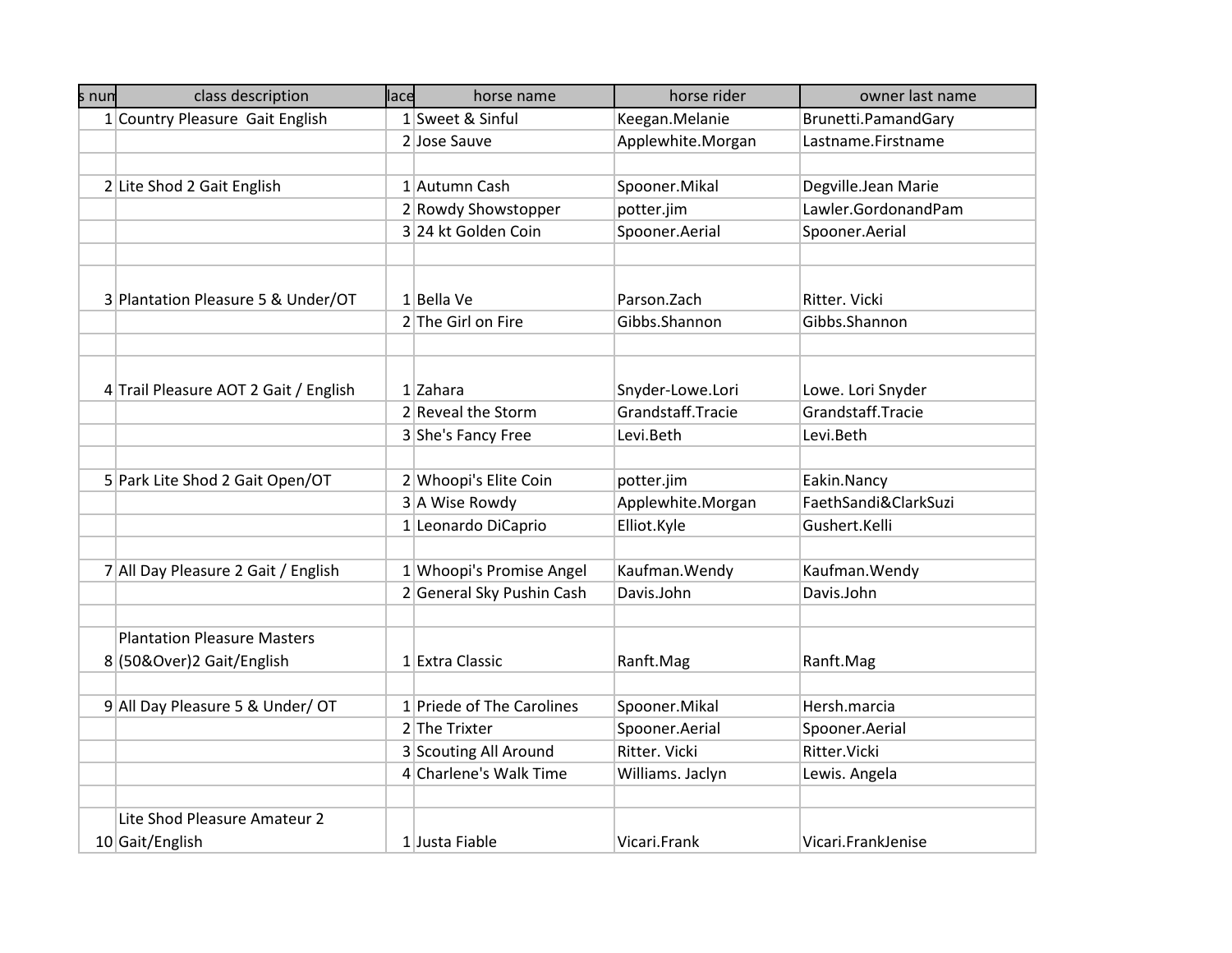|                                        | $2 A$ Spartan                | Snyder-Lowe.Lori    | Snyder-Lowe.Lori   |
|----------------------------------------|------------------------------|---------------------|--------------------|
|                                        | 3 24 kt Golden Coin          | Spooner.Aerial      | Spooner.Aerial     |
|                                        | 4 The Big House              | Johnston.Kelly      | Johnston.Kelly     |
|                                        |                              |                     |                    |
| 11 Park Lite Shod 5 & Under/ OT        | 1 Walk Time Witch            | Parson.Zach         | Bocheneck.Karen    |
|                                        |                              |                     |                    |
| 12 Country Pleasure AOT 2 Gait/OT      | 1 PRINCESS Power             | Smith.Terri         | Smith.Terri        |
|                                        | 2 Holy Jose'!                | Ostrum.Sara         | Ostrum.Sara        |
|                                        | 3 On the Hotline             | Rupert.Kathy        | Rupert.Kathy       |
| 13 Trail Pleasure 2 year old/OT        | 1 Special Forces             | potter.jim          | Ranft.Mag          |
|                                        |                              |                     |                    |
| All Day Pleasure NWHA Members 2        |                              |                     |                    |
| $14$ Gait                              | $1$ The Trixter              | Spooner.Aerial      | Spooner.Aerial     |
|                                        | 2 Priede of The Carolines    | Spooner.Mikal       | Hersh.marcia       |
|                                        | 3 Charlene's Walk Time       | Williams. Jaclyn    | Lewis. Angela      |
|                                        | 4 Stevie Ray Vaughan         | Terrell.Leah        | Terrell.Leah       |
|                                        |                              |                     |                    |
|                                        |                              |                     |                    |
| 16 Plantation Pleasure 3 Gait/ English | 1 Extra Classic              | Ranft.Mag           | Ranft.Mag          |
|                                        |                              |                     |                    |
| Park Lite Shod 2 Gait                  |                              |                     |                    |
| 17 Amateur/English                     | 1 Rowdy Revenge              | Lamb.Michelle       | Lamb.Michelle      |
|                                        | 2 Walk Time Witch            | Bochenek.Karen      | Bocheneck.Karen    |
|                                        | 3 Whoopi's Elite Coin        | Eakins.Nancy        | Eakin.Nancy        |
|                                        |                              |                     |                    |
| Trail Pleasure Masters (50&Over) 2     |                              |                     |                    |
| 18 Gait/English                        | 1 Souix Nami                 | Finerfrock. JoEllen | Finerfrock.JoEllen |
|                                        | 2 The Boss Baby              | Wray.Linda          | Wray.jim & Linda   |
|                                        | 3 Rowdy After Dark           | Vann.Pamela         | Vann.Pamela        |
|                                        |                              |                     |                    |
| All Day Pleasure Masters (50&Over) 2   |                              |                     |                    |
| $19$ gait/OT                           | 1 Scouting All Around        | Ritter. Vicki       | Ritter. Vicki      |
|                                        | 2 She's Walkin for the Title | Cook.Mike           | Ritter. Vicki      |
|                                        | 3 Geronimo Pushin Alen       | Jacobson.Jennifer   | Jacobson.Jennifer  |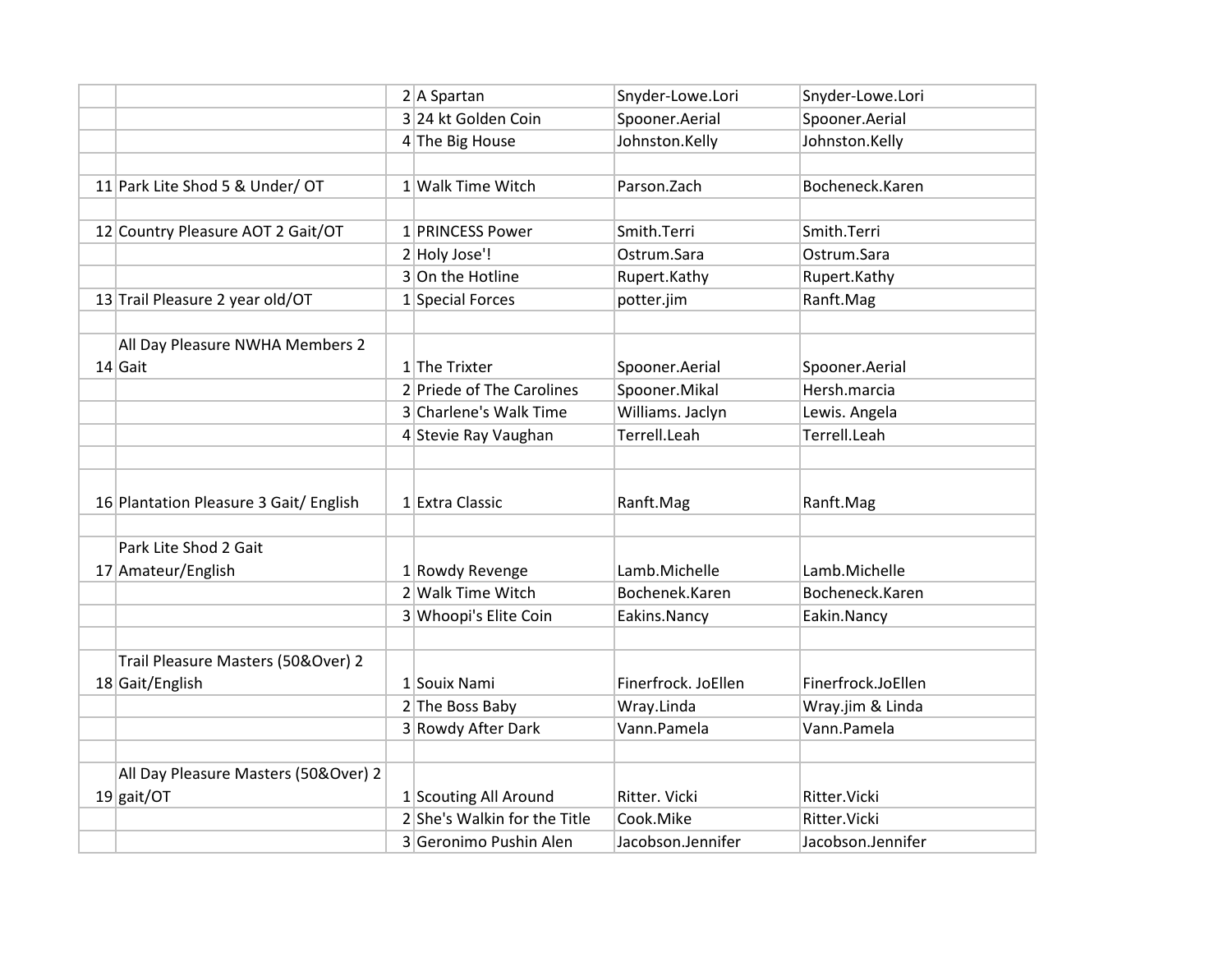| 20 Plantation Pleasure 2 yr old/OT    | 1 Rowdy On Parole         | potter.jim          | Ranft.Mag           |
|---------------------------------------|---------------------------|---------------------|---------------------|
|                                       |                           |                     |                     |
|                                       |                           |                     |                     |
| 21 Country Pleasure Amateur 2 Gait/OT | $1$ N-V                   | Long.Cindy          | Long.Cindy          |
|                                       | 2 Holy Jose'!             | Ostrum.Sara         | Ostrum.Sara         |
|                                       | 3 Packin' A Pistol        | Spinelli- Olson.Amy | Spinelli.Amy        |
|                                       | $4$ On the Hotline        | Rupert.Kathy        | Rupert.Kathy        |
|                                       | 5 Copper's in Style       | Earl.Barbara        | Earl.Neil & Barbara |
|                                       |                           |                     |                     |
| 22 Lite Shod 5 & Under/OT             | 1 Autumn Cash             | Spooner.Mikal       | Degville.Jean Marie |
|                                       | $2 A$ Spartan             | Snyder-Lowe.Lori    | Snyder-Lowe.Lori    |
|                                       | 3 Off The Clock           | Elliot.Kyle         | Donaugh.Tina        |
|                                       |                           |                     |                     |
| 24 All Day Pleasure 3 Gait/OT         | 1 Priede of The Carolines | Spooner.Mikal       | Hersh.marcia        |
|                                       | 2 Allen's Beowolf         | Spooner.Rydr        | Spooner.Ryder       |
|                                       |                           |                     |                     |
| 25 Trail Pleasure 5 & Under/OT        | $1$ King of Tijuana       | Elliot.Kyle         | Reichard.Rhianna    |
|                                       | 2 Glamour Girl by Jose'   | Earl.Barbara        | Earl.Neil & Barbara |
|                                       | 3 Fear's Wild Magnolia    | Ostrum.Sara         | Ostrum.Sara         |
|                                       | 4 The Boss Baby           | Wray.Linda          | Wray.jim & Linda    |
|                                       | $5$ Zahara                | Snyder-Lowe.Lori    | Lowe. Lori Snyder   |
|                                       | 6 Jose El Amo             | Spooner.Mikal       | Coffey. Marsha      |
|                                       |                           |                     |                     |
| Lite Shod NWHA Members 2              |                           |                     |                     |
| 27 Gait/English                       | 1 Autumn Cash             | Spooner.Mikal       | Degville.Jean Marie |
|                                       | 2 Justa Fiable            | Vicari.Frank        | Vicari.FrankJenise  |
|                                       | 3 24 kt Golden Coin       | Spooner.Aerial      | Spooner.Aerial      |
|                                       |                           |                     |                     |
| 28 All Day Pleasure 3 & Under/OT      | The Trixter               | Spooner.Aerial      | Spooner.Aerial      |
|                                       | 1 Charlene's Walk Time    | Williams. Jaclyn    | Lewis. Angela       |
|                                       | 2 Pushin Allen            | Finerfrock. JoEllen | Finerfrock.JoEllen  |
|                                       | 3 Geronimo Pushin Alen    | Jacobson.Jennifer   | Jacobson.Jennifer   |
|                                       | 4 Marvin's Pushin Parole  | Elliot.Kyle         | Ostrum. Sara        |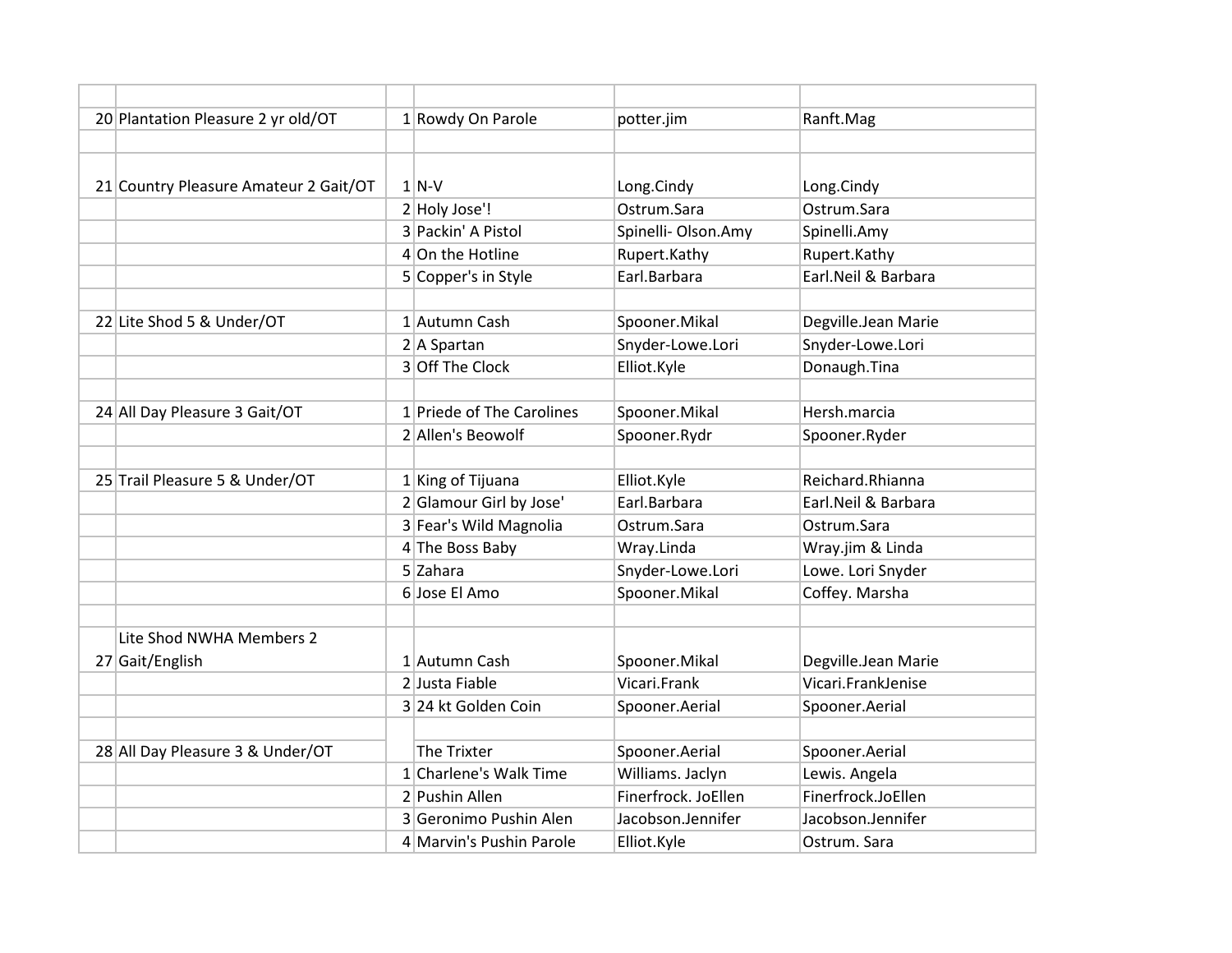| <b>Plantation Pleasure NWHA Members</b> |                                     |                     |                      |
|-----------------------------------------|-------------------------------------|---------------------|----------------------|
| 29 2 Gait/English                       | 1 Bella Ve                          | Ritter. Vicki       | Ritter. Vicki        |
|                                         | 2 Red Sunchip                       | Spinelli- Olson.Amy | Spinelli.Amy         |
|                                         | 3 Extra Classic                     | Ranft.Mag           | Ranft.Mag            |
|                                         |                                     |                     |                      |
| Park Lite Shod NWHA Members 2           |                                     |                     |                      |
| 30 Gait/English                         | 1 Whoopi's Elite Coin               | potter.jim          | Eakin.Nancy          |
|                                         | 2 A Wise Rowdy                      | Clark.Suzi          | FaethSandi&ClarkSuzi |
|                                         |                                     |                     |                      |
| 31 Double Rider                         | 1 Autumn Cash                       | Cozart.Grace        | Degville.Jean Marie  |
|                                         | 2 Allen's Beowolf                   | Spooner.Rydr        | Spooner.Ryder        |
|                                         | 3 General Sky Pushin Cash           | Davis.John          | Davis.John           |
|                                         |                                     | Davis.John          | Davis.John           |
| 32 All Day Pleasure 2 Gait/Western      | General Sky Pushin Cash             |                     |                      |
|                                         | Time to Bingo                       | Combs.Hannah        | Combs.Hannah         |
|                                         | Ivory's Miss Madison                | Bargo.Stephanie     | Baer.Dick            |
|                                         | 1 Whoopi's Promise Angel            | Kaufman. Wendy      | Kaufman. Wendy       |
|                                         | 2 The Trixter                       | Spooner.Aerial      | Spooner.Aerial       |
|                                         | 3 Priede of The Carolines           | Cozart.Grace        | Hersh.marcia         |
|                                         | 4 Ritz Margarita Girl               | Gushert.Kelli       | Gushert. Kelli       |
|                                         | 5 Charlene's Walk Time              | Williams. Jaclyn    | Lewis. Angela        |
|                                         | 6 Stevie Ray Vaughan                | Terrell.Leah        | Terrell.Leah         |
| 33 Trail Pleasure 2 Gait/Western        | 1 Souix Nami                        | Finerfrock. JoEllen | Finerfrock.JoEllen   |
|                                         | 2 Cocoa's Chaos                     | Richwine.Kim        | Earl. Neil & Barbara |
|                                         |                                     | Levi.Beth           | Levi.Beth            |
|                                         | 3 She's Fancy Free<br>4 Jose El Amo |                     |                      |
|                                         |                                     | Spooner.Mikal       | Coffey. Marsha       |
| <b>Country Pleasure AOT 2</b>           |                                     |                     |                      |
| 34 Gait/Western                         | 1 Princess Power                    | Smith Terri         | Smith Terri          |
|                                         | 2 Holy Jose'!                       | Ostrum.Sara         | Ostrum.Sara          |
|                                         | 3 On the Hotline                    | Rupert.Kathy        | Rupert.Kathy         |
|                                         |                                     |                     |                      |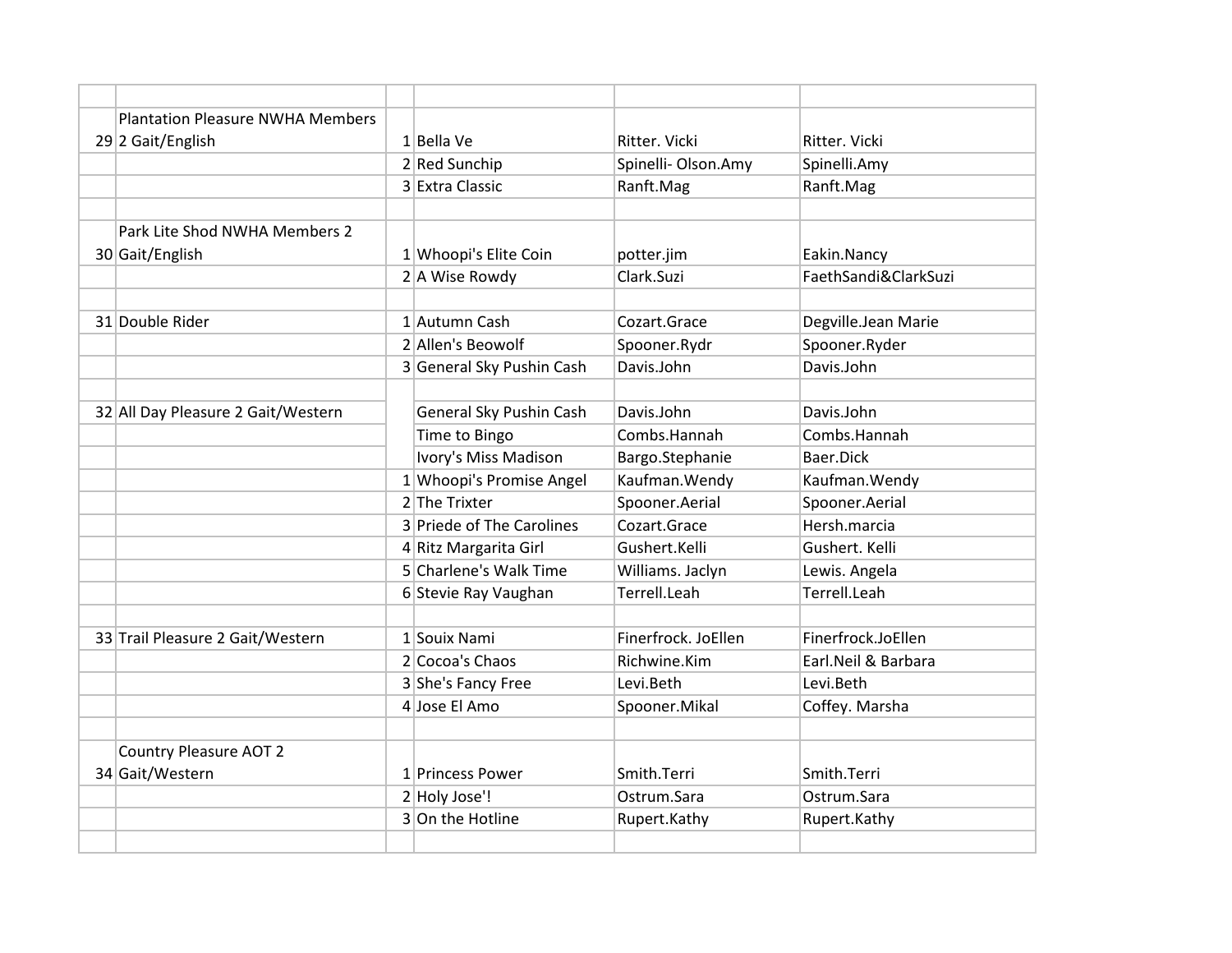| 35 Lite Shod 2 Gait/Western           | 1 Justa Fiable            | Vicari.Frank        | Vicari.FrankJenise        |
|---------------------------------------|---------------------------|---------------------|---------------------------|
|                                       | 2 Off The Clock           | Elliot.Kyle         | Donaugh.Tina              |
|                                       | 3 The Big House           | Johnston.Kelly      | Johnston.Kelly            |
|                                       |                           |                     |                           |
|                                       |                           |                     |                           |
| 36 SSH Trail Pleasure 2 Gait/Western  | 1 Priede of The Carolines | Cozart.Grace        | Hersh.marcia              |
|                                       | 2 Pushin Allen            | Spooner.Mikal       | Finerfrock.JoEllen        |
|                                       | 3 Patch's blue Bird       | Mann.Ryann          | Mann.Ryann                |
|                                       | 4 Exclusive Chrome        | Baird.Kaitlyn       | Baird.Katelyn             |
|                                       |                           |                     |                           |
| <b>Racking Horse Country</b>          |                           |                     |                           |
| 37 Pleasure/Western                   | 1 Shady Sky               | Cook.Mike           | Cook.Mike                 |
|                                       | 2 Ozone Alert             | Springer.Marianne   | Springer.Marianne         |
|                                       |                           |                     |                           |
| <b>Country Pleasure Amateur 2</b>     |                           |                     |                           |
| 38 Gait/Western                       | $1$ N-V                   | Long.Cindy          | Long.Cindy                |
|                                       | 2 Zack's Pride of Allen   | Ritter. Vicki       | Ritter. Lee and Linda     |
|                                       | 3 Allen's Bossy Lady      | Spinelli- Olson.Amy | Spinelli.Chuck            |
|                                       | 4 Copper's in Style       | Earl.Barbara        | Earl.Neil & Barbara       |
|                                       |                           |                     |                           |
|                                       |                           |                     |                           |
| 39 Plantation Pleasure 2 Gait/Western | $1$ No Way Jose           | Parson. Zach        | <b>Fulton.Charles</b>     |
|                                       | 2 Red Sunchip             | Spinelli-Olson.Amy  | Spinelli.Amy              |
|                                       | 3 Stone Cold Bandit       | potter.jim          | SpringerMarianne.RanftMag |
|                                       | 4 The Girl on Fire        | Gibbs.Shannon       | Gibbs.Shannon             |
|                                       |                           |                     |                           |
| <b>Trail Pleasure Amateur 2</b>       |                           |                     |                           |
| 40 Gait/Western                       | $1$ JJ's Red Bull         | Parsons.Jessica     | Parsons.ZachandJessica    |
|                                       | 2 Hotline Bling           | Reichard.Kristen    | Reichard.Kristen          |
|                                       | 3 Fear's Wild Magnolia    | Ostrum.Sara         | Ostrum.Sara               |
|                                       | 4 King of Tijuana         | Reichard.Rhianna    | Reichard.Rhianna          |
|                                       | 5 She's Fancy Free        | Levi.Beth           | Levi.Beth                 |
|                                       | 6 Zahara                  | lowe.athena         | Lowe. Lori Snyder         |
|                                       |                           |                     |                           |
|                                       |                           |                     |                           |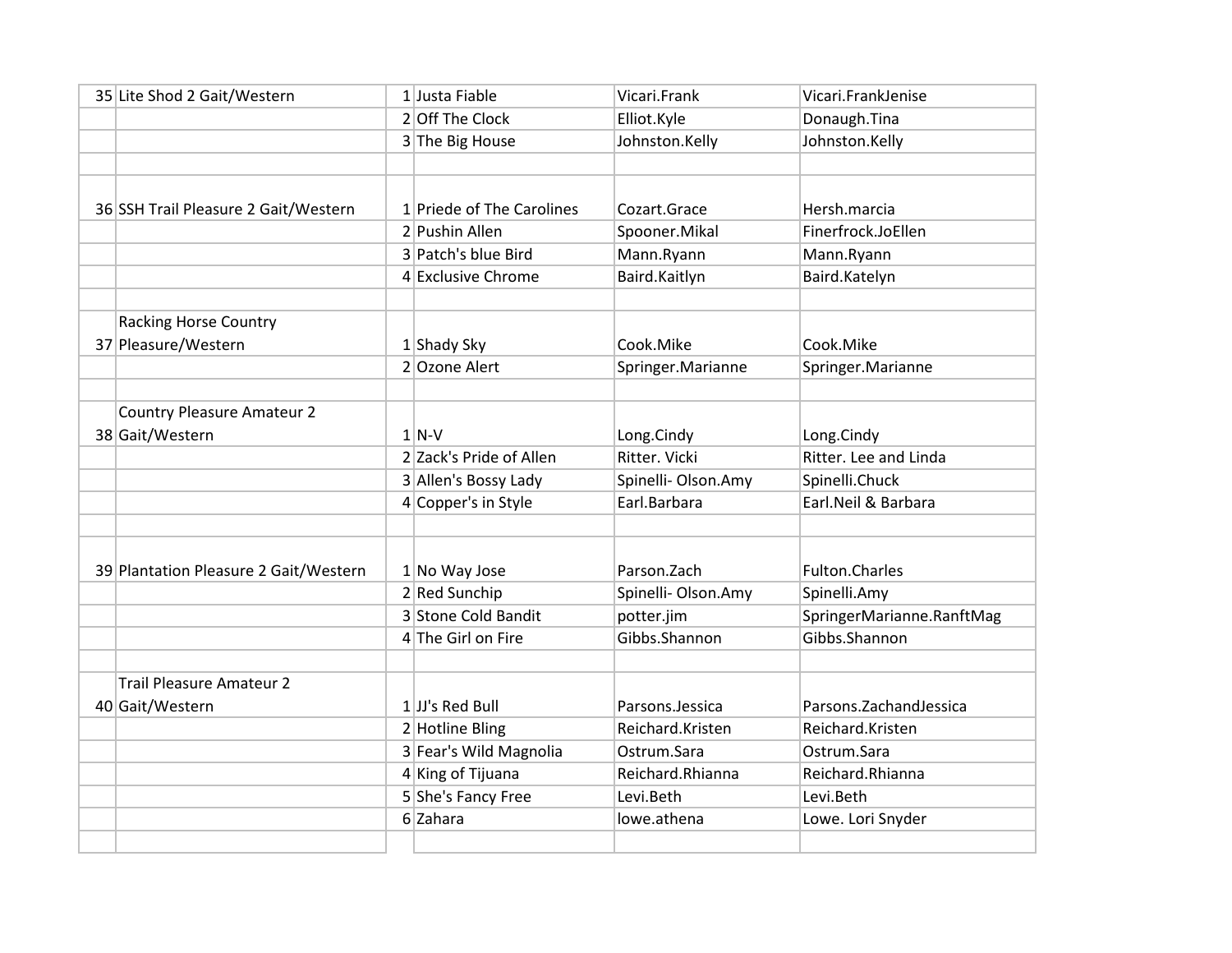| 41 All Day Pleasure 2 Gait/Western      | Time to Bingo             | Combs.Hannah                       | Combs.Hannah         |
|-----------------------------------------|---------------------------|------------------------------------|----------------------|
|                                         | General Sky Pushin Cash   | Davis.John                         | Davis.John           |
|                                         | $1$ The Trixter           | Spooner.Aerial                     | Spooner.Aerial       |
|                                         | 2 Ritz Margarita Girl     | Gushert.Kelli                      | Gushert. Kelli       |
|                                         | 3 Charlene's Walk Time    | Williams. Jaclyn                   | Lewis. Angela        |
|                                         | 4 Jose El Amo             | Applewhite.Morgan                  | Coffey. Marsha       |
|                                         | 5 Pushin Allen            | Spooner.Mikal                      | Finerfrock.JoEllen   |
|                                         | 6 Ivory's Miss Madison    | Swackhammer.Natalie                | Baer.Dick            |
|                                         |                           |                                    |                      |
|                                         |                           |                                    | FaethSandi&ClarkSuzi |
| 42 Park Lite Shod Open 2 Gait/Western   | $1$ A Wise Rowdy          | Applewhite.Morgan<br>Gushert.Kelli |                      |
|                                         | 2 Leonardo DiCaprio       |                                    | Gushert.Kelli        |
|                                         |                           |                                    |                      |
| 43 Racking Horse Trail Pleasure/Western | $1$ Shady Sky             | Cook.Mike                          | Cook.Mike            |
|                                         |                           |                                    |                      |
| 44 Country Pleasure 2 Gait/Western      | 1 Packin' A Pistol        | Spinelli- Olson.Amy                | Spinelli.Amy         |
|                                         | 2 Jose El Amo             | Applewhite.Morgan                  | Coffey. Marsha       |
|                                         | 3 Sweet & Sinful          | Keegan.Melanie                     | Brunetti.PamandGary  |
|                                         |                           |                                    |                      |
| 45 SSH Open Shod 2 Gait/Western         | $1$ Ozone Alert           | Springer.Marianne                  | Springer.Marianne    |
|                                         | 2 Exclusive Chrome        | Baird.Kaitlyn                      | Baird.Katelyn        |
|                                         | 3 Patch's blue Bird       | Mann.Ryann                         | Mann.Ryann           |
|                                         |                           |                                    |                      |
|                                         |                           |                                    |                      |
| 46 Trail Pleasure AOT 2 Gait/Western    | 1 Zahara                  | lowe.athena                        | Lowe. Lori Snyder    |
|                                         | 2 Fear's Wild Magnolia    | Ostrum.Sara                        | Ostrum.Sara          |
|                                         | 3 Reveal the Storm        | Grandstaff.Tracie                  | Grandstaff.Tracie    |
|                                         |                           |                                    |                      |
|                                         |                           |                                    |                      |
| 47 All Day Pleasure AOT 2 Gait/Western  | 1 Time to Bingo           | Combs.Hannah                       | Combs.Hannah         |
|                                         | 2 General Sky Pushin Cash | Davis.John                         | Davis.John           |
|                                         |                           |                                    |                      |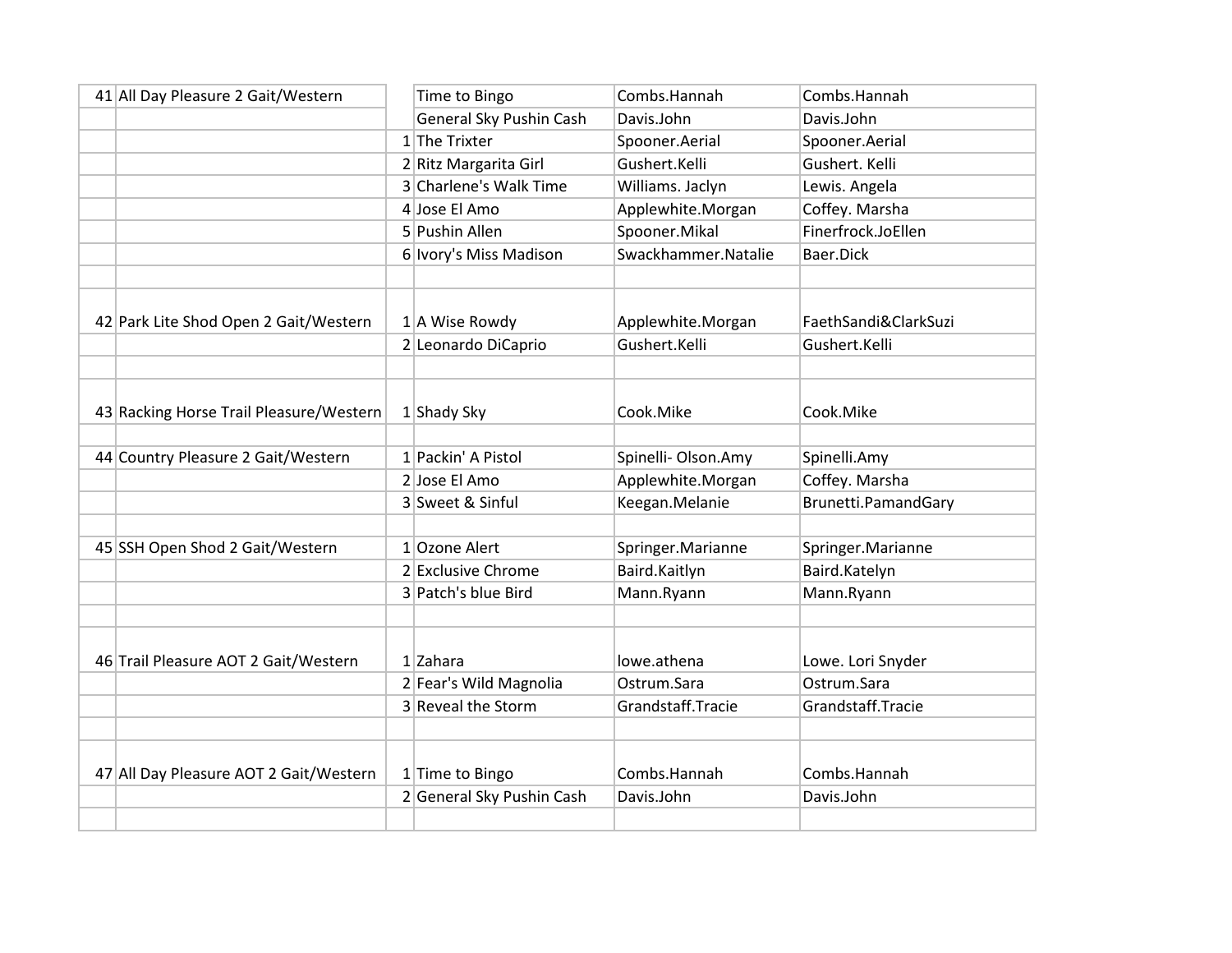| Lite Shod 2 Gait Western Regional |                           |                     |                          |
|-----------------------------------|---------------------------|---------------------|--------------------------|
| 48 Championship                   | 1 Justa Fiable            | Vicari.Frank        | Vicari.FrankJenise       |
|                                   | 2 The Big House           | Johnston.Kelly      | Johnston.Kelly           |
|                                   | 3 Off The Clock           | Elliot.Kyle         | Donaugh.Tina             |
|                                   |                           |                     |                          |
| All Day Pleasure 2 Gait Western   |                           |                     |                          |
| 49 Regional Championship          | $1$ The Trixter           | Spooner.Aerial      | Spooner.Aerial           |
|                                   | 2 Whoopi's Promise Angel  | Kaufman. Wendy      | Kaufman. Wendy           |
|                                   | 3 Priede of The Carolines | Spooner.Mikal       | Hersh.marcia             |
|                                   | 4 Ritz Margarita Girl     | gusher hall.kelli   | Gushert. Kelli           |
|                                   | 5 Jose Sauve              | Applewhite.Morgan   | Lastname.Firstname       |
|                                   | 6 Time to Bingo           | Combs.Hannah        | Combs.Hannah             |
|                                   |                           |                     |                          |
| Trail Pleasure 2 Gait Western     |                           |                     |                          |
| 50 Regional Championship          | 1 Souix Nami              | Applewhite.Morgan   | Finerfrock.JoEllen       |
|                                   | 2 Jose El Amo             | Spooner.Mikal       | Coffey. Marsha           |
|                                   | 3 Cocoa's Chaos           | Richwine.Kim        | Earl.Neil & Barbara      |
|                                   |                           |                     |                          |
| Park Lite Shod 2 Gait Western     |                           |                     |                          |
| 51 Regional Championship          | 1 Leonardo DiCaprio       | Elliot.Kyle         | Gushert.Kelli            |
|                                   | 2 Walk Time Witch         | Parson.Zach         | Bocheneck.Karen          |
|                                   | 3 A Wise Rowdy            | Applewhite.Morgan   | FaethSandi&ClarkSuzi     |
|                                   |                           |                     |                          |
|                                   |                           |                     |                          |
| Trail Pleasure Amateur 2 Gait     |                           |                     |                          |
| 52 Western Regional Championship  | $1$ JJ's Red Bull         | Parsons.Jessica     | Parsons. Zachand Jessica |
|                                   | 2 Fear's Wild Magnolia    | Ostrum.Sara         | Ostrum.Sara              |
|                                   | 3 Jose El Amo             | Spooner.Mikal       | Coffey. Marsha           |
|                                   |                           |                     |                          |
| Country Pleasure 2 Gait Western   |                           |                     |                          |
| 53 Regional Championship          | 1 Allen's Bossy Lady      | Ritter. Vicki       | Spinelli.Chuck           |
|                                   | $2 N-V$                   | Long.Cindy          | Long.Cindy               |
|                                   | 3 Packin' A Pistol        | Spinelli- Olson.Amy | Spinelli.Amy             |
|                                   | 4 Zack's Pride of Allen   | Parson.Zach         | Ritter. Lee and Linda    |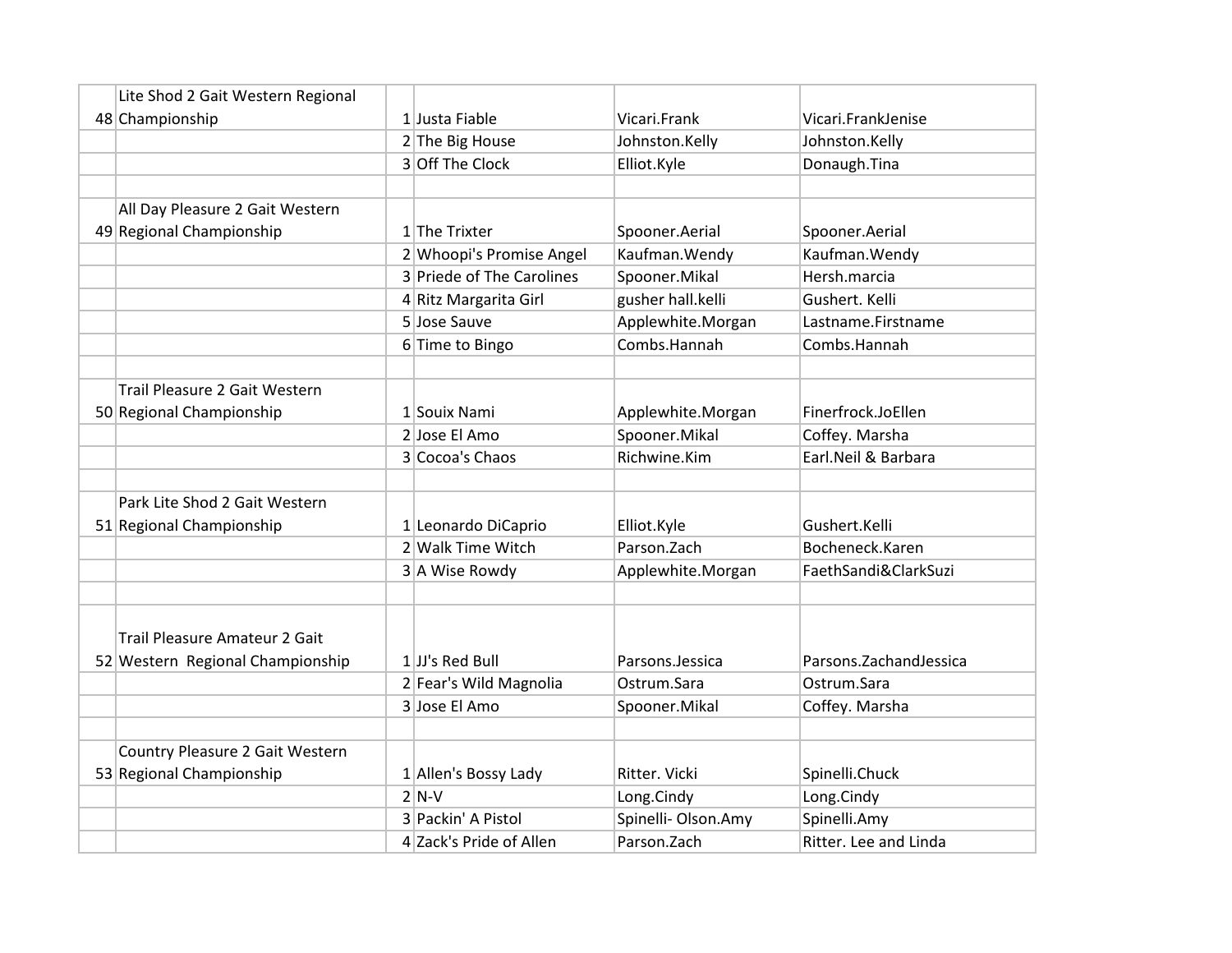|                                           | 5 Holy Jose'!                | Ostrum.Sara         | Ostrum.Sara               |
|-------------------------------------------|------------------------------|---------------------|---------------------------|
|                                           | 6 Sweet & Sinful             | Keegan.Melanie      | Brunetti.PamandGary       |
|                                           |                              |                     |                           |
|                                           |                              |                     |                           |
| <b>Plantation Pleasure 2 Gait Western</b> |                              |                     |                           |
| 54 Regional Championship                  | 1 No Way Jose                | Parson. Zach        | Fulton.Charles            |
|                                           | 2 Red Sunchip                | Spinelli- Olson.Amy | Spinelli.Amy              |
|                                           | 3 Stone Cold Bandit          | potter.jim          | SpringerMarianne.RanftMag |
|                                           |                              |                     |                           |
| SSH Trail Pleasure Western 2 gait         |                              |                     |                           |
| 54 Regional Championship                  | 1 Pushin Allen               | Finerfrock. JoEllen | Finerfrock.JoEllen        |
|                                           | 2 Allen's Beowolf            | Spooner.Rydr        | Spooner.Ryder             |
|                                           |                              |                     |                           |
| 55 Bareback Class                         | 1 Zack's Pride of Allen      | Gaugh.Rylie         | Ritter. Lee and Linda     |
|                                           | 2 Allen's Beowolf            | Spooner.Rydr        | Spooner.Ryder             |
|                                           | 3 The Trixter                | Spooner.Aerial      | Spooner.Aerial            |
|                                           | 4 Ivory's Miss Madison       | Swackhammer.Natalie | Baer.Dick                 |
|                                           |                              |                     |                           |
| 56 Showmanship                            | $1$ On the Hotline           | Rupert.Kathy        | Rupert.Kathy              |
|                                           |                              |                     |                           |
| 57 In Hand/Model Mares 2 & Older          | $1$ Rose Reveals the Beam    | Parsons.Jessica     | Ritter. Lee&Linda         |
|                                           | 2 Zahara                     | lowe.athena         | Lowe. Lori Snyder         |
|                                           | 3 The Girl on Fire           | Gibbs.Shannon       | Gibbs.Shannon             |
|                                           |                              |                     |                           |
| In Hand/Model Stallions & Geldings 2      |                              |                     |                           |
| 59 & Older                                | 1 Rowdy On Parole            | potter.jim          | Ranft.Mag                 |
|                                           | 2 Ozone Alert                | Springer.Marianne   | Springer.Marianne         |
|                                           | 3 Demonic Presence           | Parson.Zach         | Bocheneck.Karen           |
|                                           | 4 Blue Curacao               | Gibbs.Shannon       | Gibbs.Shannon             |
|                                           |                              |                     |                           |
| 60 Open Yearlings/ No Pads                | 1 Harmonic Convergence       | Parson. Zach        | Bochenek.Ron              |
|                                           | 2 Generator's Active Shooter | Jacobson.Jennifer   | Jacobson.BrianandJennifer |
|                                           |                              |                     |                           |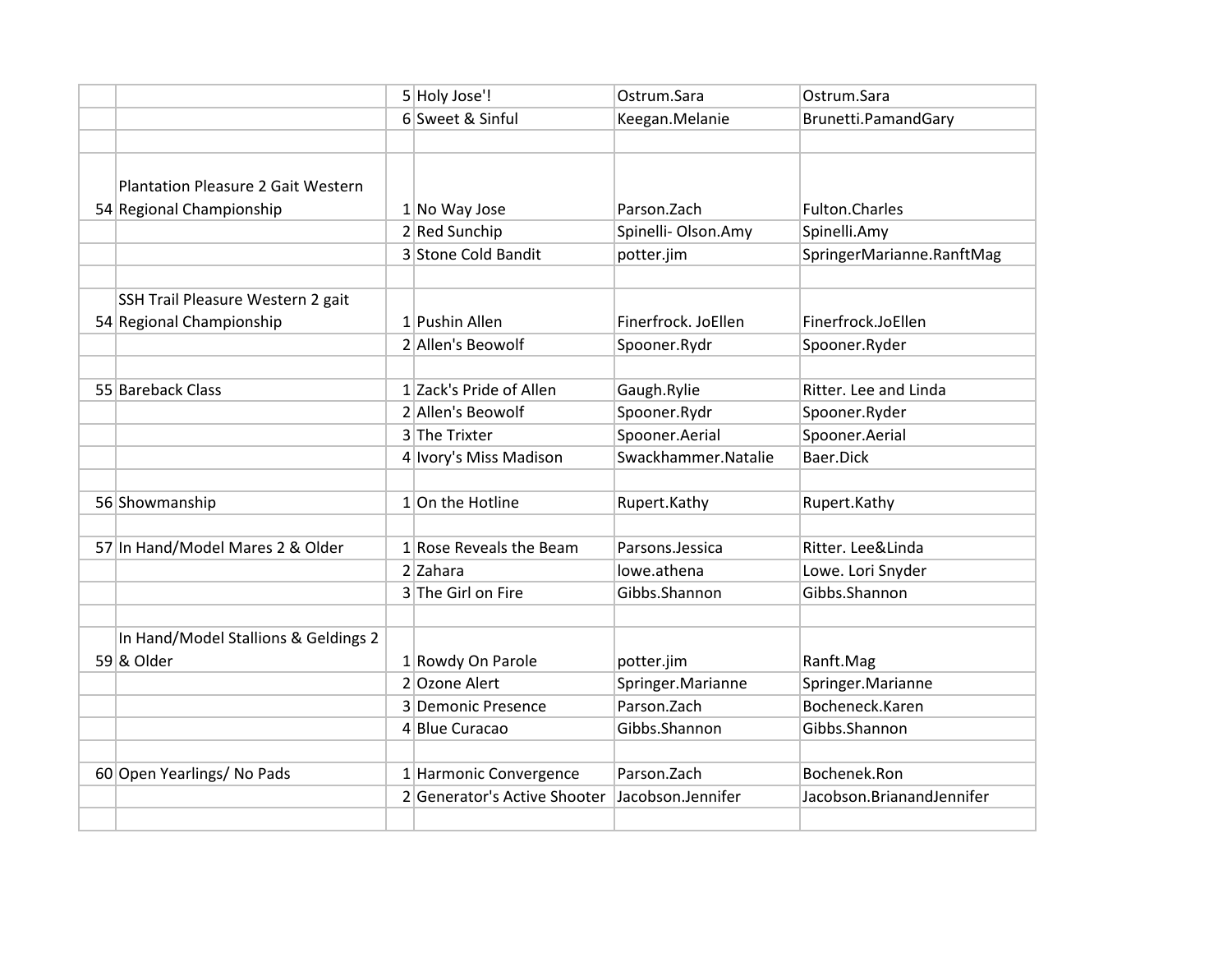| In Hand/Model Regional                |                           |                    |                     |
|---------------------------------------|---------------------------|--------------------|---------------------|
| 61 Championship                       | 1 Rowdy On Parole         | potter.jim         | Ranft.Mag           |
|                                       | 2 Demonic Presence        | Parson.Zach        | Bocheneck.Karen     |
|                                       | 3 Ozone Alert             | Springer.Marianne  | Springer.Marianne   |
|                                       |                           |                    |                     |
| Youth 11 & Under 2 Gait/OT - No       |                           |                    |                     |
| 62 Stallions                          | 1 Allen's Beowolf         | Spooner.Rydr       | Spooner.Ryder       |
|                                       | 2 Scouting All Around     | Kramer.Kylee       | Ritter.Vicki        |
|                                       |                           |                    |                     |
| 64 Stick Horse                        | 1 Stick Horse             | <b>Stick Horse</b> | Rider.Stick         |
|                                       |                           |                    |                     |
|                                       |                           |                    |                     |
| 65 Plantation Pleasure 3 & Older / OT | 1 Rose Reveals the Beam   | Parson.Zach        | Ritter. Lee&Linda   |
|                                       | $2$ The Girl on Fire      | Gibbs.Shannon      | Gibbs.Shannon       |
|                                       | 3 Rowdy On Parole         | potter.jim         | Ranft.Mag           |
|                                       |                           |                    |                     |
| 66 Trail Pleasure 2 Gait/English      | 1 Souix Nami              | Applewhite.Morgan  | Finerfrock.JoEllen  |
|                                       | 2 Rowdy After Dark        | Keegan.Melanie     | Vann.Pamela         |
|                                       | 3 Rowdy Sunshine          | potter.jim         | Lawler.GordonandPam |
|                                       | 4 Cocoa's Chaos           | Richwine.Linda     | Earl.Neil & Barbara |
|                                       | 5 Smokey's Society Sam    | Mauk.Andrea        | Meyer.Budd          |
|                                       |                           |                    |                     |
| 67 Lite Shod 3 Gait/English           | 1 Autumn Cash             | Spooner.Mikal      | Degville.Jean Marie |
|                                       | 2 Rowdy Showstopper       | potter.jim         | Lawler.GordonandPam |
|                                       | 3 Justa Fiable            | Vicari.Frank       | Vicari.FrankJenise  |
|                                       |                           |                    |                     |
|                                       |                           |                    |                     |
| 68 All Day Pleasure Amateur 2 Gait/OT | Stevie Ray Vaughan        | Terrell.Leah       | Terrell.Leah        |
|                                       | 1 Whoopi's Promise Angel  | Kaufman. Wendy     | Kaufman. Wendy      |
|                                       | 2 Ritz Margarita Girl     | Gushert.Kelli      | Gushert. Kelli      |
|                                       | 3 Priede of The Carolines | Cozart.Grace       | Hersh.marcia        |
|                                       | 4 The Trixter             | Spooner.Aerial     | Spooner.Aerial      |
|                                       | 5 General Sky Pushin Cash | Davis.John         | Davis.John          |
|                                       | 6 Ivory's Miss Madison    | Gulley.Jenn        | Baer.Dick           |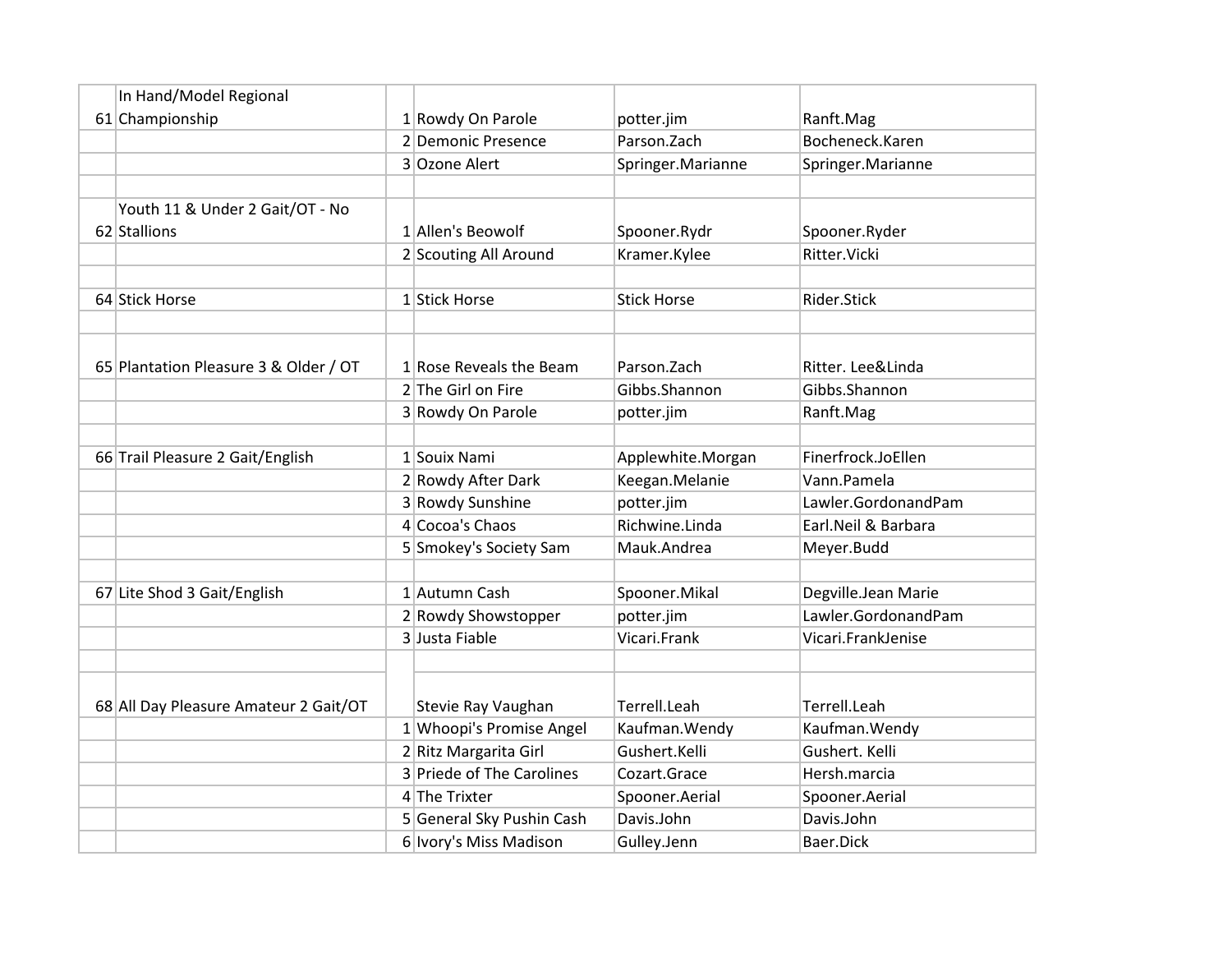| Country Pleasure Youth 2 Gait/OT No   |                           |                     |                           |
|---------------------------------------|---------------------------|---------------------|---------------------------|
| 69 Stallions                          | 1 Holy Jose'!             | Baird.Kaitlyn       | Ostrum.Sara               |
|                                       | 2 Zack's Pride of Allen   | Gaugh.Rylie         | Ritter. Lee and Linda     |
|                                       |                           |                     |                           |
| 70 Park Lite Shod 3 & Under 2 Gait/OT | $1$ Rose Reveals the Beam | Ritter. Vicki       | Ritter. Lee&Linda         |
|                                       |                           |                     |                           |
| 71 SSH Trail Pleasure 2 Gait/English  | 1 Allen's Beowolf         | Spooner.Aerial      | Spooner.Ryder             |
|                                       | 2 Priede of The Carolines | Cozart.Grace        | Hersh.marcia              |
|                                       | 3 Patch's blue Bird       | Mann.Ryann          | Mann.Ryann                |
|                                       | 4 Pushin Allen            | Spooner.Mikal       | Finerfrock.JoEllen        |
|                                       |                           |                     |                           |
| 72 Plantation Pleasure 2 Gait/English | 1 Extra Classic           | Ranft.Mag           | Ranft.Mag                 |
|                                       | 2 Stone Cold Bandit       | potter.jim          | SpringerMarianne.RanftMag |
| 73 Lite Shod Youth 2 Gait/OT          | $1$   A Spartan           | lowe.athena         | Snyder-Lowe.Lori          |
|                                       | 224 kt Golden Coin        | Spooner.Aerial      | Spooner.Aerial            |
|                                       |                           |                     |                           |
|                                       |                           |                     |                           |
| 74 Trail Pleasure 3 & Under 2 Gait/OT | 1 Special Forces          | potter.jim          | Ranft.Mag                 |
|                                       | 2 Smokey's Society Sam    | Mauk.Andrea         | Meyer.Budd                |
|                                       |                           |                     |                           |
| 75 Country Pleasure 5 & Under/OT      | 2 On the Hotline          | Rupert.Kathy        | Rupert.Kathy              |
|                                       | $1$ N-V                   | Kyle Elliott        | Cindy Long                |
|                                       | 3 Holy Jose'!             | Ostrum.Sara         | Ostrum.Sara               |
|                                       | 4 Allen's Bossy Lady      | Spinelli- Olson.Amy | Spinelli.Chuck            |
|                                       |                           |                     |                           |
| 76 All Day Pleasure AOT 2 Gait/OT     | 1 General Sky Pushin Cash | Davis.John          | Davis.John                |
|                                       |                           |                     |                           |
| 78 Country Pleasure Open 3 Gait/OT    | 1 Princess Power          | Smith.Terri         | Smith.Terri               |
|                                       | 2 Pushin Allen            | Spooner.Mikal       | Finerfrock.JoEllen        |
|                                       |                           |                     |                           |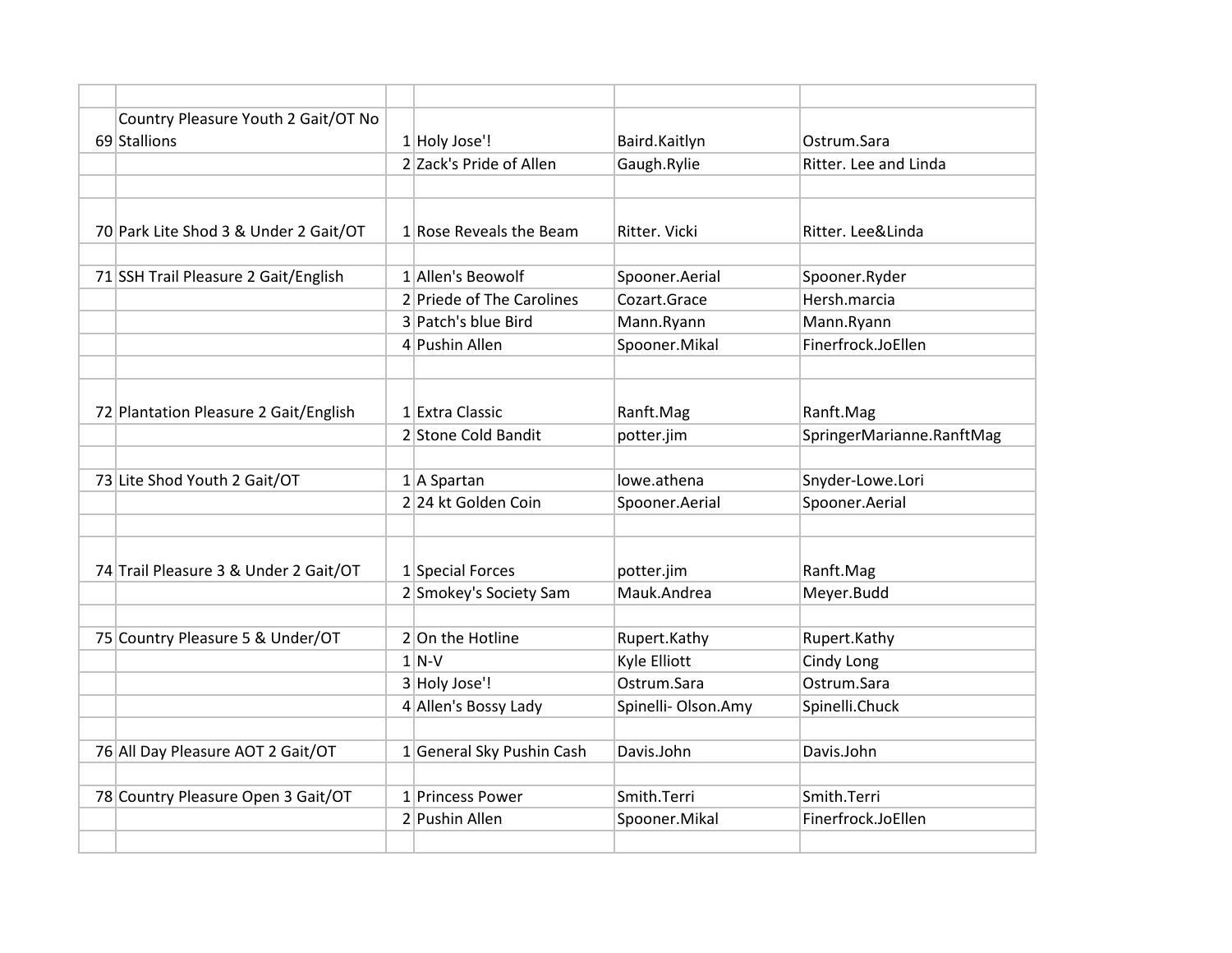| Racking Horse Country Pleasure 2         |                              |                      |                      |
|------------------------------------------|------------------------------|----------------------|----------------------|
| 79 Gait/English                          | 1 Ozone Alert                | potter.jim           | Springer.Marianne    |
|                                          | 2 This Ain't Nothin          | Mauk.Andrea          | Mauk.Andrea          |
|                                          |                              |                      |                      |
|                                          |                              |                      |                      |
| 81 Trail Pleasure Amateur 2 Gait/English | Fear's Wild Magnolia         | Mann.Ryann           | Ostrum.Sara          |
|                                          | Rowdy Sunshine               | Jenkins.Megan        | Lawler.GordonandPam  |
|                                          | $1$ Hotline Bling            | Reichard.Kristen     | Reichard.Kristen     |
|                                          | 2 Reveal the Storm           | Grandstaff.Tracie    | Grandstaff.Tracie    |
|                                          | 3 Souix Nami                 | Finerfrock. JoEllen  | Finerfrock.JoEllen   |
|                                          | 4 King of Tijuana            | Reichard.Rhianna     | Reichard.Rhianna     |
|                                          | 5 Zahara                     | lowe.athena          | Lowe. Lori Snyder    |
|                                          | 6 Glamour Girl by Jose'      | Earl.Barbara         | Earl. Neil & Barbara |
|                                          |                              |                      |                      |
| 82 Lite Shod 3 & Under/2 Gait/OT         | 1 Autumn Cash                | Spooner.Mikal        | Degville.Jean Marie  |
|                                          | $2 A$ Spartan                | Snyder-Lowe.Lori     | Snyder-Lowe.Lori     |
|                                          |                              |                      |                      |
| 84 Leadline                              | $1$ Zahara                   | McKibbins.Mileah     | Lowe. Lori Snyder    |
|                                          | 1 Rowdy Sunshine             | Messersmith.Isabella | Lawler.GordonandPam  |
|                                          | 1 She's Walkin for the Title | Kramer.Karissa       | Ritter. Vicki        |
|                                          |                              |                      |                      |
| <b>Plantation Pleasure Amateur 2</b>     |                              |                      |                      |
| 85 Gait/English                          | 1 The Girl on Fire           | Gibbs.Shannon        | Gibbs.Shannon        |
|                                          |                              |                      |                      |
| Lite Shod Masters (50&Over) 2            |                              |                      |                      |
| 86 Gail/English                          | 1 Off The Clock              | potter.jim           | Donaugh.Tina         |
|                                          |                              |                      |                      |
| 88 All Day Pleasure Youth 2 Gait/OT      | $1$ The Trixter              | Spooner.Aerial       | Spooner.Aerial       |
|                                          | 2 Ritz Margarita Girl        | Boso.Eliana          | Gushert. Kelli       |
|                                          |                              |                      |                      |
| Park Lite Shod Masters (50&Over) 2       |                              |                      |                      |
| 89 Gait/English                          | 1 Whoopi's Elite Coin        | Eakins.Nancy         | Eakin.Nancy          |
|                                          |                              |                      |                      |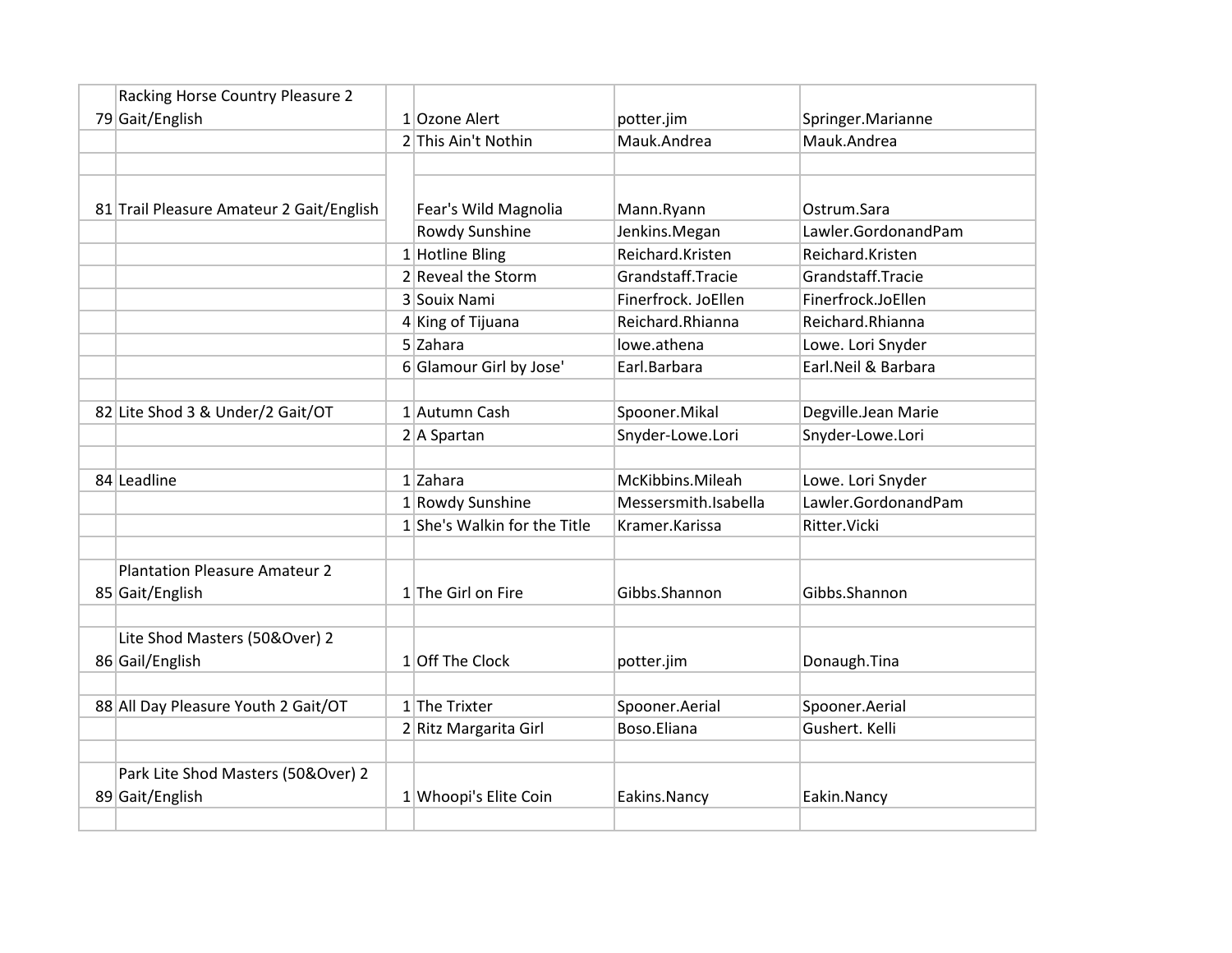| Trail Pleasure NWHA Members 2         |                          |                     |                          |
|---------------------------------------|--------------------------|---------------------|--------------------------|
| 90 Gait/OT                            | 1 Glamour Girl by Jose'  | Richwine.Linda      | Earl.Neil & Barbara      |
|                                       | 2 Rowdy Sunshine         | Jenkins.Megan       | Lawler.GordonandPam      |
|                                       |                          |                     |                          |
| Racking Horse Trail Pleasure 2        |                          |                     |                          |
| 91 Gait/English                       | 1 This Ain't Nothin      | Mauk.Andrea         | Mauk.Andrea              |
|                                       |                          |                     |                          |
| 92 SSH Open Shod 2 Gait/. English     | $1$ The Big House        | Johnston.Kelly      | Johnston.Kelly           |
|                                       | 2 Patch's blue Bird      | Mann.Ryann          | Mann.Ryann               |
|                                       |                          |                     |                          |
| Country Pleasure Masters (50&Over)    |                          |                     |                          |
| $93$ 2 Gait/OT                        | 1 Princess Power         | Smith.Terri         | Smith.Terri              |
|                                       | $2$ On the Hotline       | Rupert.Kathy        | Rupert.Kathy             |
|                                       | 3 Copper's in Style      | Earl.Barbara        | Earl.Neil & Barbara      |
|                                       |                          |                     |                          |
| 94 Trail Pleasure 3 Gait/English      | $1$ JJ's Red Bull        | Parson.Zach         | Parsons. Zachand Jessica |
|                                       | $2$ Zahara               | Snyder-Lowe.Lori    | Lowe. Lori Snyder        |
|                                       | 3 Reveal the Storm       | Grandstaff.Tracie   | Grandstaff.Tracie        |
|                                       |                          |                     |                          |
| 95 Lite Shod AOT 2 Gait/English       | $1$  A Spartan           | Snyder-Lowe.Lori    | Snyder-Lowe.Lori         |
|                                       |                          |                     |                          |
| 96 Country Pleasure 3 & Under/OT      | 1 Pushin Allen           | Spooner.Mikal       | Finerfrock.JoEllen       |
|                                       | 2 Marvin's Pushin Parole | Elliot.Kyle         | Ostrum. Sara             |
|                                       |                          |                     |                          |
| 97 Trail Pleasure Youth 2 Gait/OT     | $1$ Zahara               | lowe.athena         | Lowe. Lori Snyder        |
|                                       | 2 Fear's Wild Magnolia   | Mann.Ryann          | Ostrum.Sara              |
|                                       |                          |                     |                          |
| Parl Lite Shod Amateur 2 Gait English |                          |                     |                          |
| 98 Regional Championship              | 1 Rowdy Revenge          | Lamb.Michelle       | Lamb.Michelle            |
|                                       | $2$ A Wise Rowdy         | Clark.Suzi          | FaethSandi&ClarkSuzi     |
|                                       | 3 Walk Time Witch        | Bochenek.Karen      | Bocheneck.Karen          |
|                                       |                          |                     |                          |
| Trail Pleasure Amateur 2 Gait English |                          |                     |                          |
| 99 Regional Championship              | 1 Souix Nami             | Finerfrock. JoEllen | Finerfrock.JoEllen       |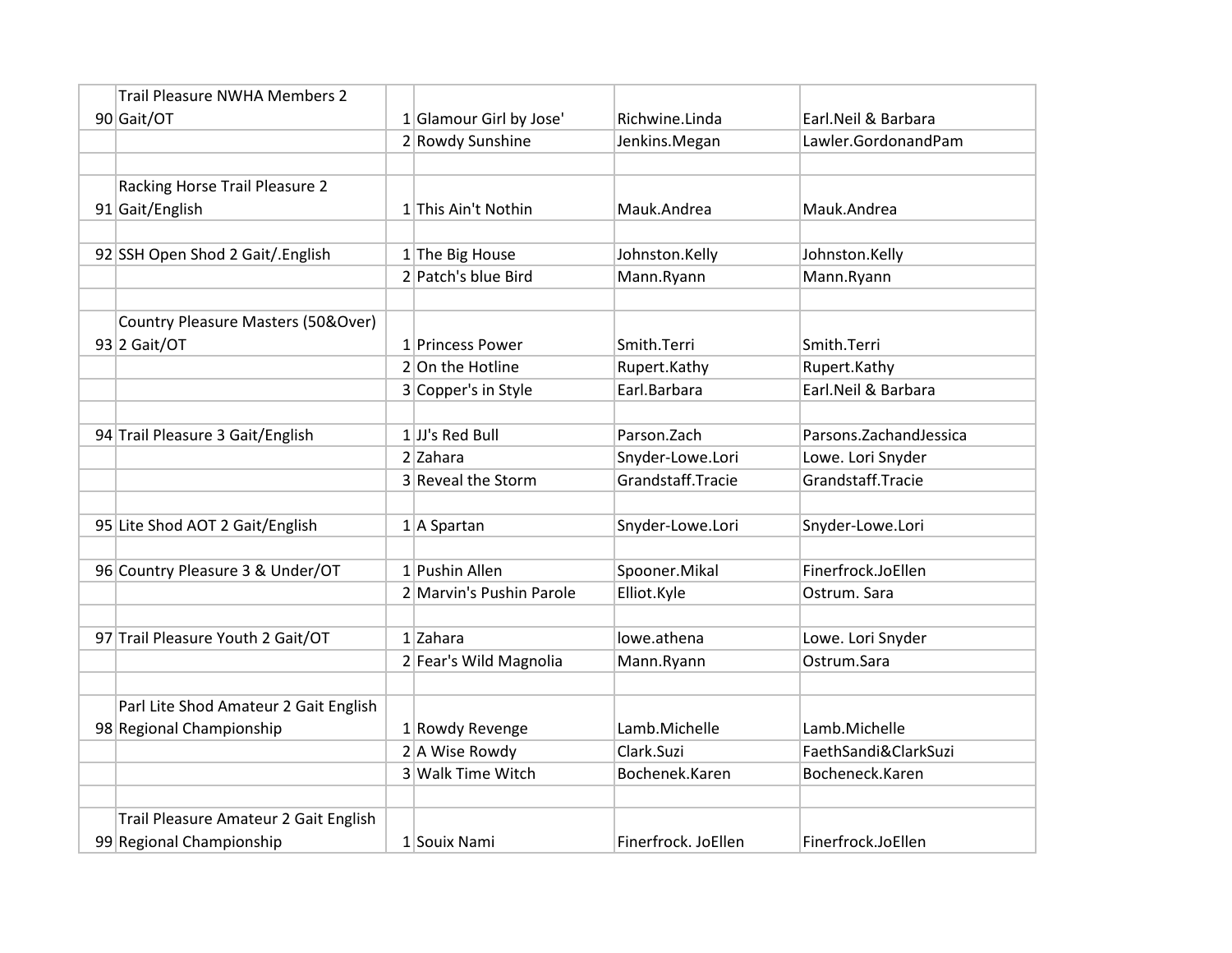|                                            | 2 King of Tijuana         | Reichard.Rhianna    | Reichard.Rhianna    |
|--------------------------------------------|---------------------------|---------------------|---------------------|
|                                            | 3 Fear's Wild Magnolia    | Mann.Ryann          | Ostrum.Sara         |
|                                            | 4 Rowdy Sunshine          | Jenkins.Megan       | Lawler.GordonandPam |
|                                            | 5 Hotline Bling           | Reichard.Kristen    | Reichard.Kristen    |
|                                            |                           |                     |                     |
| All Day Pleasure 2 Gait English            |                           |                     |                     |
| 100 Regional Championship                  | 1 Whoopi's Promise Angel  | Kaufman. Wendy      | Kaufman. Wendy      |
|                                            | 2 The Trixter             | Spooner.Aerial      | Spooner.Aerial      |
|                                            | 3 Priede of The Carolines | Spooner.Mikal       | Hersh.marcia        |
|                                            |                           |                     |                     |
| Lite Shod 2 Gait English Regional          |                           |                     |                     |
| 101 Championship                           | 1 Autumn Cash             | Spooner.Mikal       | Degville.Jean Marie |
|                                            | 2 Rowdy Showstopper       | potter.jim          | Lawler.GordonandPam |
|                                            | 3 Justa Fiable            | Vicari.Frank        | Vicari.FrankJenise  |
|                                            | 4 Off The Clock           | Elliot.Kyle         | Donaugh.Tina        |
|                                            |                           |                     |                     |
| <b>Plantation Pleasure Amateur English</b> |                           |                     |                     |
| 102 Regional Championship                  | $1$ Bella Ve              | Ritter. Vicki       | Ritter. Vicki       |
|                                            | 2 Red Sunchip             | Spinelli- Olson.Amy | Spinelli.Amy        |
|                                            | 3 Extra Classic           | Ranft.Mag           | Ranft.Mag           |
|                                            |                           |                     |                     |
| Racking Horse OT Regional                  |                           |                     |                     |
| 103 Championship                           | 1 Ozone Alert             | potter.jim          | Springer.Marianne   |
|                                            |                           |                     |                     |
| Country Pleasure Amateur OT 2 Gait         |                           |                     |                     |
| 104 Regional Championship                  | $1$ N-V                   | Long.Cindy          | Long.Cindy          |
|                                            | $2 On$ the Hotline        | Rupert.Kathy        | Rupert.Kathy        |
|                                            | 3 Holy Jose'!             | Baird.Kaitlyn       | Ostrum.Sara         |
|                                            |                           |                     |                     |
| Lite Shod Amateur 2 Gait English           |                           |                     |                     |
| 105 Regional Championship                  | 1 Justa Fiable            | Vicari.Frank        | Vicari.FrankJenise  |
|                                            | 2 The Big House           | Johnston.Kelly      | Johnston.Kelly      |
|                                            |                           |                     |                     |